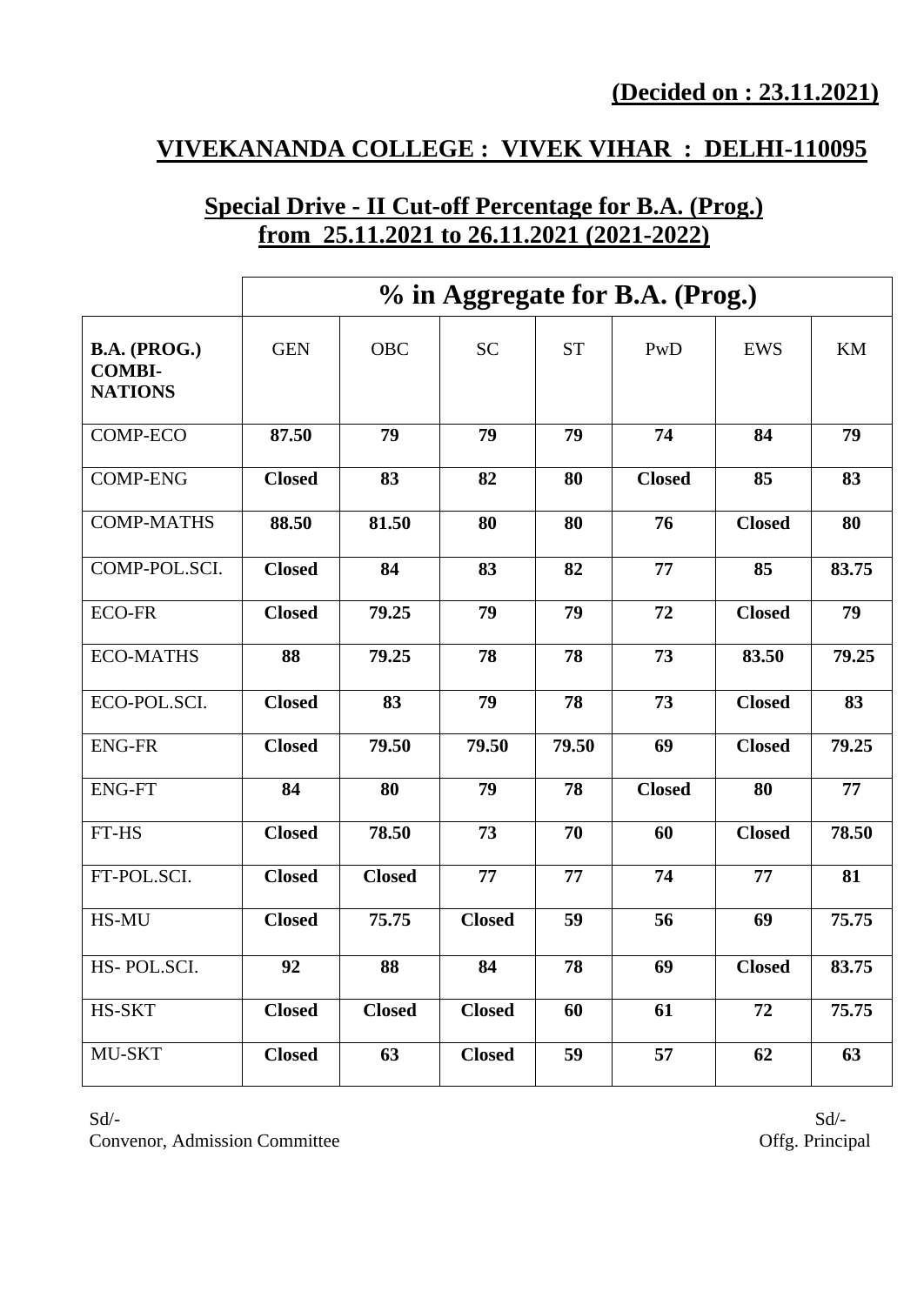# **VIVEKANANDA COLLEGE : VIVEK VIHAR : DELHI-110095**

# **Special Drive - II Cut-off Percentage of Commerce and Other Hons. Courses from 25.11.2021 to 26.11.2021 (2021-2022)**

|                                      | % in Aggregate for commerce and other Hons. courses |               |               |           |               |               |       |
|--------------------------------------|-----------------------------------------------------|---------------|---------------|-----------|---------------|---------------|-------|
| <b>COURSES</b>                       | Gen.                                                | OBC           | <b>SC</b>     | <b>ST</b> | PwD           | <b>EWS</b>    | KM    |
| B.COM.                               | <b>Closed</b>                                       | 83            | 79.75         | 69.75     | 69.75         | <b>Closed</b> | 81    |
| B.COM. (HONS.)                       | <b>Closed</b>                                       | 84            | 79.75         | 69.75     | 69.75         | <b>Closed</b> | 83    |
| B.A. (HONS.) APP.<br>PSY.            | 95.75                                               | 86.25         | 81            | 80        | <b>Closed</b> | 86            | 86.25 |
| B.A. (HONS.)<br><b>ENGLISH</b>       | 90                                                  | 81            | 80            | 75        | 65            | 81            | 81    |
| B.A. (HONS.)<br><b>HINDI</b>         | <b>Closed</b>                                       | 72            | <b>Closed</b> | 60        | 60            | 72            | 72    |
| B.A. (HONS.)<br><b>HISTORY</b>       | <b>Closed</b>                                       | 84.5          | 80.5          | 78        | 74            | 85            | 78.50 |
| B.A. (HONS.)<br>POL.SCIENCE          | 92                                                  | <b>Closed</b> | 81            | 80        | 75            | 83            | 83    |
| B.A. (HONS.)<br><b>SANSKRIT</b>      | 50                                                  | 48            | 45            | 45        | 45            | 50            | 45    |
| B.SC. (HONS.) HOME<br><b>SCIENCE</b> | <b>Closed</b>                                       | 74.75         | 71            | 71        | 71            | 74            | 74.75 |
| B.SC. (HONS.)<br><b>MATHEMATICS</b>  | <b>Closed</b>                                       | 86            | 83            | 83        | 81            | 88            | 83    |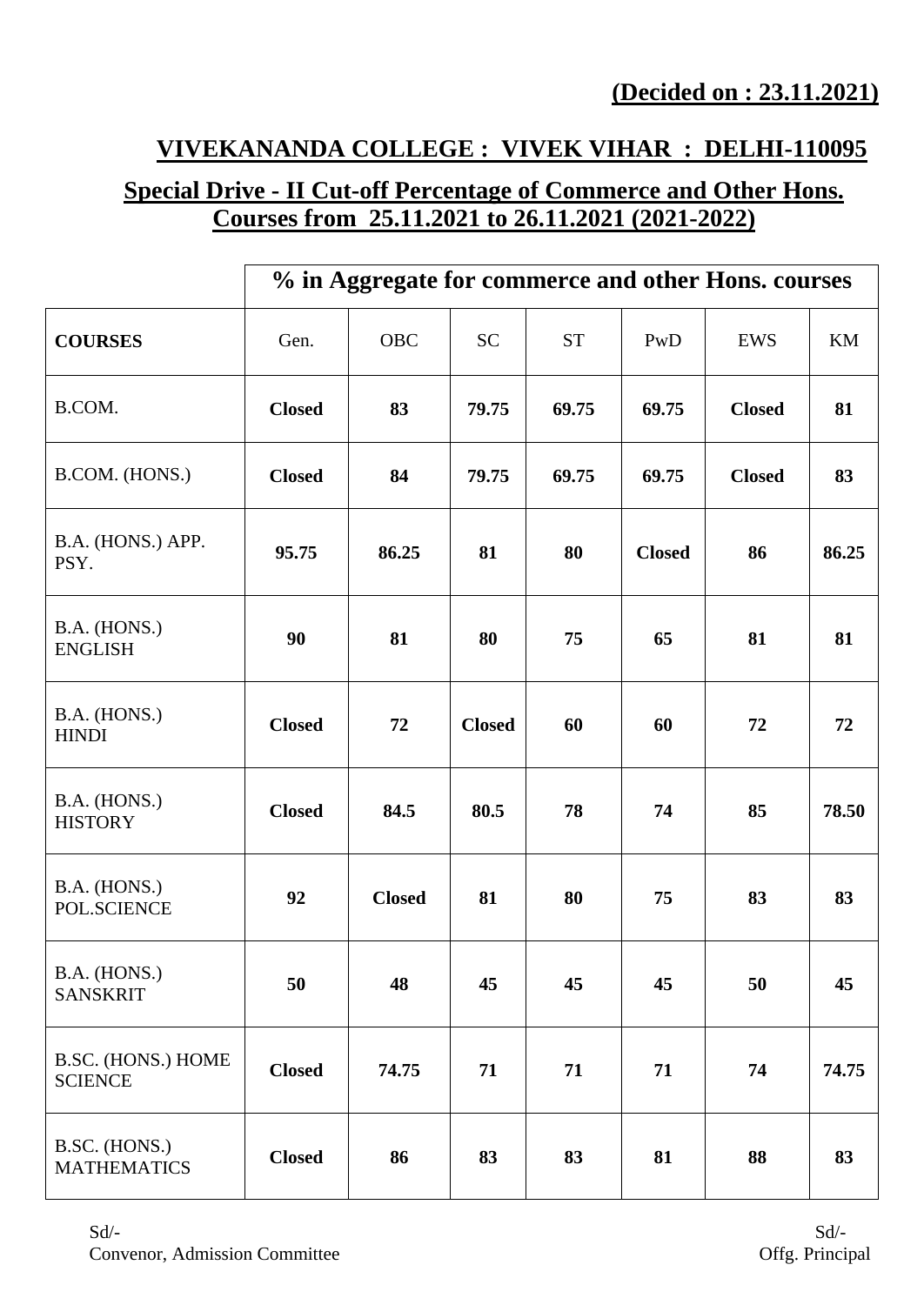### VIVEKANANDA COLLEGE : VIVEK VIHAR : DELHI-110095

Notice : 24.11.2021

- 1. All the candidates of **Special Drive-II Cut off Admission List** shall be applied from **10.00 a.m. on 25.11.2021 till 5.00 p.m. of 26.11.2021. The merit list will be declared on 27.11.2021 on the college website and the documents of the candidates will be verified on 27.11.2021 to 29.11.2021 till 11.59 pm on the basis of merit list & also availability of seats in the course. The candidate shall be admitted subject to verification of their documents**.
- 2. After approval of provisional admission, the candidates have to log on to the Undergraduate Admission portal to make online admission fee payment. **The candidate is allowed to pay the fees from 10.00 am. on 27.11.2021 to 05.00 pm till 30.11.2021.**
- 3. They will be required to submit the following documents after reopening the college:
	- a) Self-attested Photocopy of Class X Mark-sheet/Certificate
	- b) Self-attested Photocopy of Class XII Mark-sheet
	- c) Four recent passport size photographs
	- d) Undertaking by the candidate (for abiding by all the rules)
	- e) Undertaking by the candidate (for Anti Ragging)
	- f) Undertaking by the Parent/Guardian (for Anti Ragging of their ward)
	- **g)** Two Self-Attested Photocopies of **SC/ST/PwD/KM/CW Certificate (in the name of the candidate) issued by the competent authority**
	- **h)** Two Self-Attested Photocopies of **OBC (Non-creamy layer) Certificate of the financial year 2020-21 issued after 31st March 2021 (in the name of the candidate) issued by the competent authority**
	- **i)** Two Self-Attested Photocopies of **EWS Certificate (in the name of the candidate) issued by the competent authority**
- 4. Those selected for admission will be required to deposit the following fees :

| <b>Annual Admission Fee</b>          | Rs. $13,400/-$  | <b>Online Payment</b> |
|--------------------------------------|-----------------|-----------------------|
| <b>Annual Fee for PwD candidates</b> | <b>Rs.</b> 75/- | <b>Online Payment</b> |

5. Any other information/ query related to admission, please check college website as well as DU website regularly.

(Dr. Hina Nandrajog) Copy to : Offg. Principal

- 1. College Website
- 2. A.O. (Accounts) for information and n.a.
- 3. Office file.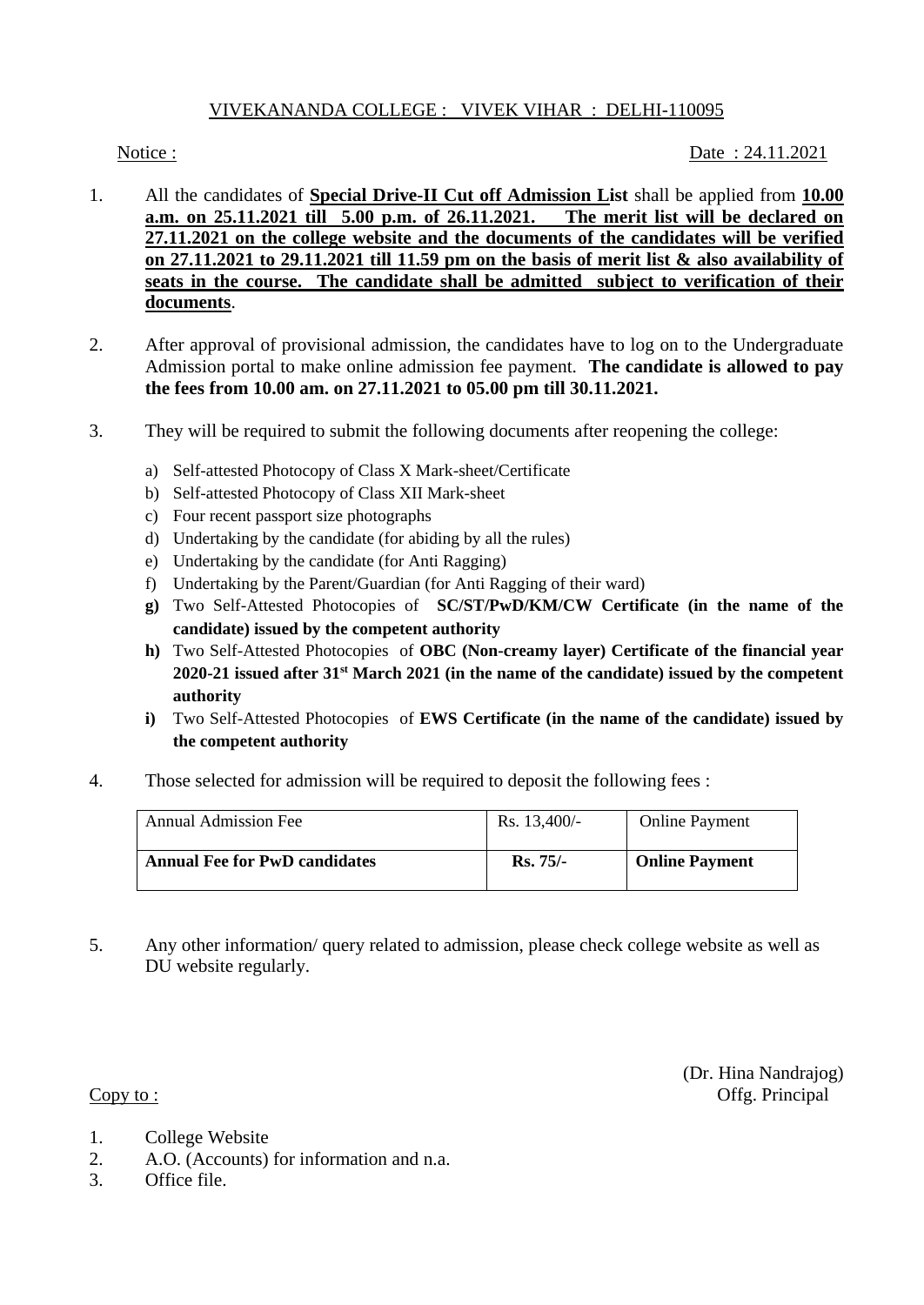

## **Guidelines and Schedule for Admission under Special Drive - II**

## **to fill the vacant Seats**

Special Drive - II is being held to fill the vacant seats wherever applicable.

- 1. Colleges may declare reasonable Cut-offs for all programs and/or for all categories, if required, to fill up the vacant seats.
- **2. The Seat Matrix of vacant seats in each Program will be published Category-Wise on the website of the Colleges along with the cutoff of the Special Drive - II.**
- 3. Two days duration will be given to the candidates to apply to the colleges. Thereafter, Colleges will display program-wise merit lists of the candidates against the vacant seats only. Two working days are allotted to the Colleges to announce the merit list and approve/ reject the candidature on the basis of merit, eligibility criteria and availability of seats.
- 4. Candidates who could not seek admission or had cancelled their admission in any of the College of the University during any of the preceding Cut-offs and were, therefore, not admitted but meet any of the preceding cut-offs and Special Drive - I, may be considered for admission under the Special Drive - II, provided seats are available in the said category.
- 5. There will be no movement allowed during the Special Drive II**. Candidates who have secured admission in any of the earlier Five cutoffs (including Special Cut-off/Drive - I) will not be allowed to participate in the Special Drive - II, which means** Candidates who are already admitted in any Program + College of University of Delhi will not be eligible to participate in the Special Drive. Hence, **cancellation options for candidates will be suspended during the Special Drive - II.**
- 6. Candidates will apply to a single Program + College. Candidates must ensure that they have carefully checked the number of seats vacant in the Program + College they are applying for under their category.
- 7. In case the number of Candidates applying for a particular Program in a college is more than the number of seats available, colleges will make a merit list as per the Best of Four/Three required for the Program. The college will approve the Candidature only on the basis of merit and availability of seats. The list of approved candidates will be uploaded on the respective College website.
- 8. In case of a tie for a seat the following tie-breaking rule shall be applied: